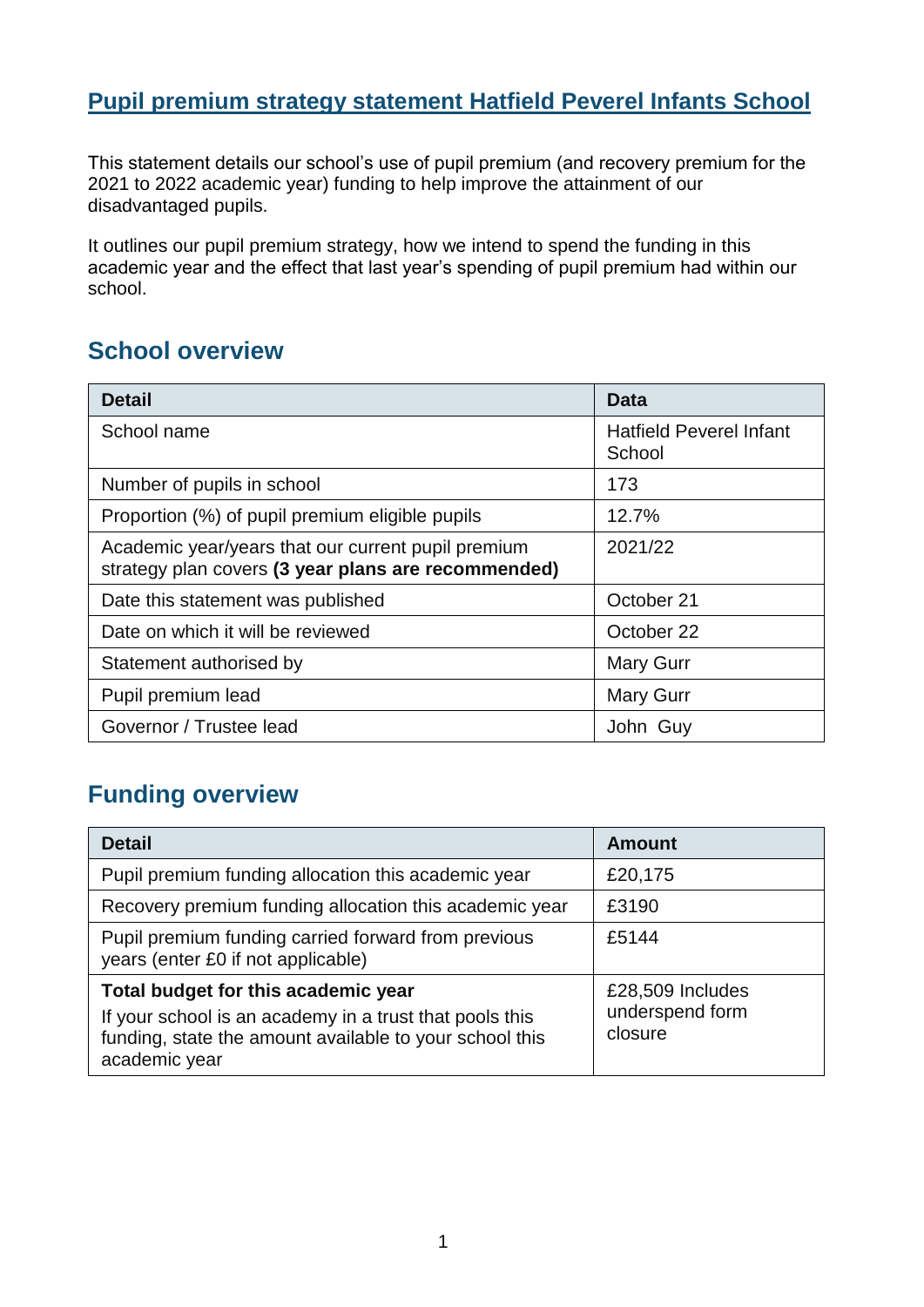# **Part A: Pupil premium strategy plan**

## **Statement of intent**

*You may want to include information on:*

- *What are your ultimate objectives for your disadvantaged pupils?*
- *How does your current pupil premium strategy plan work towards achieving those objectives?*
- *What are the key principles of your strategy plan?*

*At Hatfield Peverel Infant School we have high aspirations for all our learners and our aim is to ensure all pupils have this aspiration themselves and reach their full potential.* 

*The overarching intent for all actions is to improve the outcomes and match our provision fittingly for our PP children, so that they are in a better position to achieve their full potential and their long term goals.* 

*We aim to identify and address the barriers facing the individuals and their families and support them to overcome these.* 

*As part of our 'inspiring learners for life', we aim to provide children with a broad and ambitious curriculum that motivates them to learn.* 

## **Challenges**

This details the key challenges to achievement that we have identified among our disadvantaged pupils.

| <b>Challenge</b><br>number | <b>Detail of challenge</b>                                                                                |
|----------------------------|-----------------------------------------------------------------------------------------------------------|
|                            | Missed schooling due to the lockdown of schools especially where children did<br>not access home learning |
|                            | Speech and language delay                                                                                 |
| 3                          | Poor attendance                                                                                           |
| 4                          | Below average starting point due to disadvantage and/or missed schooling                                  |
| 5                          | Underdeveloped social skills                                                                              |
| 6                          | Low expectations of parents/children and lack of engagement                                               |
|                            | Impact of Covid on whole family: emotional, trauma, finance, anxiety,                                     |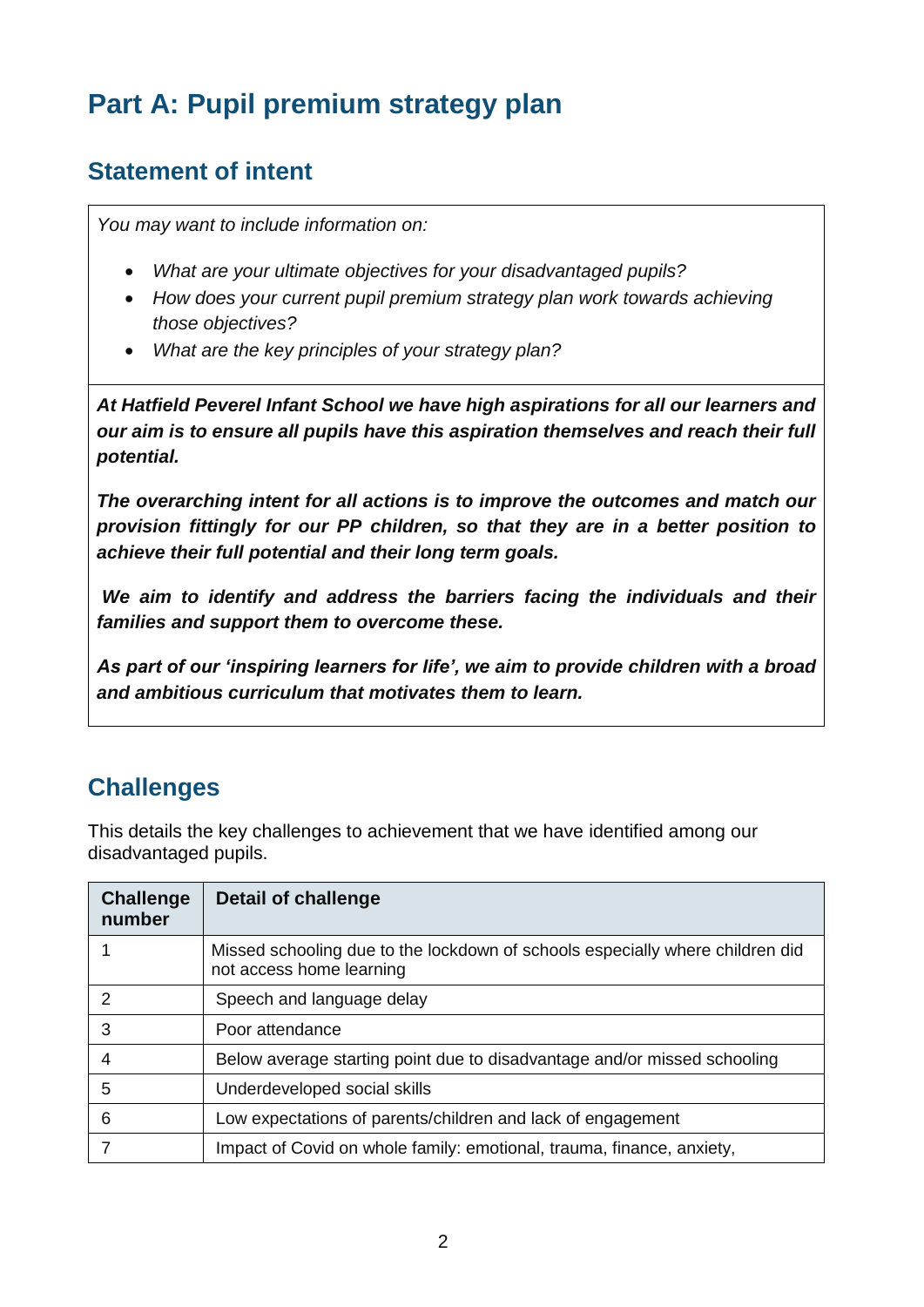## **Intended outcomes**

This explains the outcomes we are aiming for **by the end of our current strategy plan**, and how we will measure whether they have been achieved.

| <b>Intended outcome</b>                                                                                                                                                      | <b>Success criteria</b>                                                                                                                                                                                           |
|------------------------------------------------------------------------------------------------------------------------------------------------------------------------------|-------------------------------------------------------------------------------------------------------------------------------------------------------------------------------------------------------------------|
| Improved attendance                                                                                                                                                          | Disadvantaged children will improve<br>attendance so they are not persistent<br>absentees and they access more of the<br>extra provision put in place. They will be in<br>line with attendance across the school. |
| Support to overcome specific barriers to<br>outcomes / specific to individuals or families.                                                                                  | The correct support and help is in place<br>including other agencies and all staff are<br>aware of the bigger picture.                                                                                            |
|                                                                                                                                                                              | Staff will be better equipped and more<br>confident to deal with barriers                                                                                                                                         |
| Disadvantaged children will make<br>good/expected progress from their starting<br>point this academic year and will have 'caught<br>up' on learning at their pace.           | 2021 data will show the tracking of progress<br>over the year and the % of children making<br>expected progress will match that of NPP<br>children.                                                               |
| Disadvantaged children will achieve in line or<br>above Essex and National figures for PP<br>(unless there are specific SEN and EHCP<br>attainment targets)                  | 2021 data will show the tracking of<br>attainment at key points and the comparison<br>against LA and National.                                                                                                    |
| Vulnerable families will have targeted support<br>for social, emotional and health needs                                                                                     | Other agencies are involved and<br>signposted.                                                                                                                                                                    |
|                                                                                                                                                                              | Discussion of families on weekly meetings<br>Welfare calls and invitations to groups for<br>support or have interventions based on<br>these identified needs.                                                     |
| Pupils will have a range of exciting<br>experiences in a broad and balanced<br>curriculum to support their learning increase<br>their cultural capital and their motivation. | Pupils will be able to talk about their<br>learning in positive terms and feel motivated<br>to learn more. (pupil questionnaires and<br>uptake in extra curricular)                                               |
| PP children will have access to enriching<br>extra curricular activities to support their<br>targets.                                                                        | Staff will plan a wide range of 'experience'<br>days to kickstart learning and harness<br>enthusiasm.<br>Children will take part in cross curricular and<br>themed visits, workshops, sports events and<br>clubs. |
| Children will have free access to a range of<br>clubs and to uniform or equipment.                                                                                           | Improved confidence, engagement and<br>success in activities across all areas.                                                                                                                                    |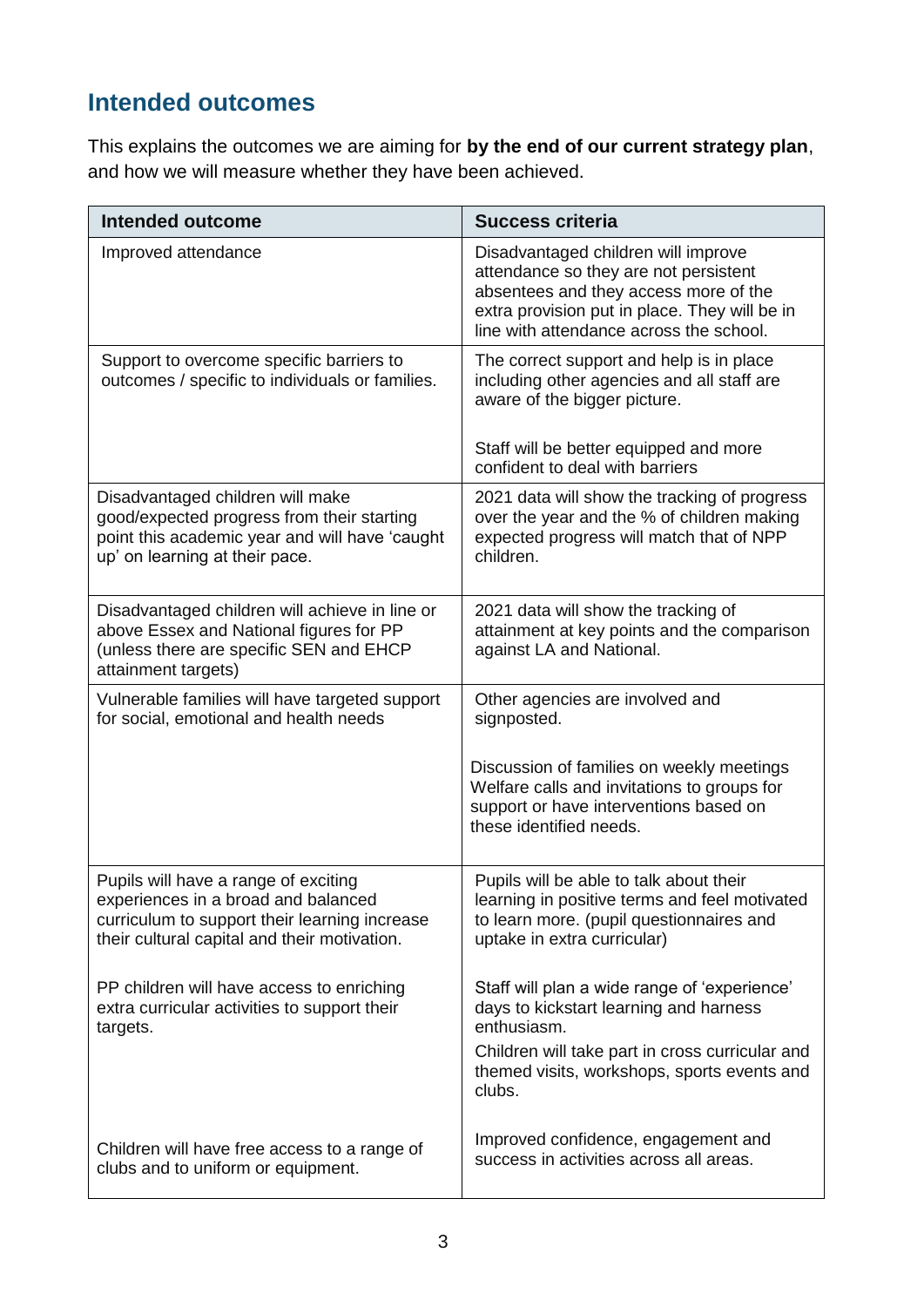## **Activity in this academic year**

This details how we intend to spend our pupil premium (and recovery premium funding) **this academic year** to address the challenges listed above.

#### **Teaching (for example, CPD, recruitment and retention)**

Budgeted cost: £18,700

| <b>Activity</b>                                                                           | Evidence that supports this approach                                                                                                                               | <b>Challenge</b><br>number(s)<br>addressed |
|-------------------------------------------------------------------------------------------|--------------------------------------------------------------------------------------------------------------------------------------------------------------------|--------------------------------------------|
| Buy in and<br>Training for new<br>phonics<br>programme and<br>consistency                 | Children achieving reading success through<br>competent phonic decoding.<br>Monitoring shows staff adopt consistent approach<br>to the delivery of Wandle phonics. | 1,2,4                                      |
| Training for new<br>Write stuff<br>approach to<br>writing                                 | Development of powerful vocabulary -<br>Writing books showing progress and use of varied<br>and specific new vocabulary                                            | 1,2,4                                      |
| Disadvantaged<br>champion training<br>and updates                                         | Local Authority initiative and focus.                                                                                                                              | 1,2,3,4,5,6,7,8                            |
| SENco to share<br>expertise around<br>one plan meetings<br>and adaptations to<br>learning | Educationendowmentfoundation.org.uk/education-<br>evidence/ teaching-learning-toolkit                                                                              | 1,6                                        |
| Extra LSA support<br>for targeted<br>interventions                                        | Progress in intervention data for precision<br>monitoring, phonics and bare necessities.                                                                           |                                            |

#### **Targeted academic support (for example, tutoring, one-to-one support structured interventions)**

Budgeted cost: £ 1,771.88 – NTP, £1657 in house tutoring 1:1

NTP Allocation: £1417.50

| <b>Activity</b> | <b>Evidence that supports this</b><br>approach | <b>Challenge</b><br>number(s)<br>addressed |
|-----------------|------------------------------------------------|--------------------------------------------|
|-----------------|------------------------------------------------|--------------------------------------------|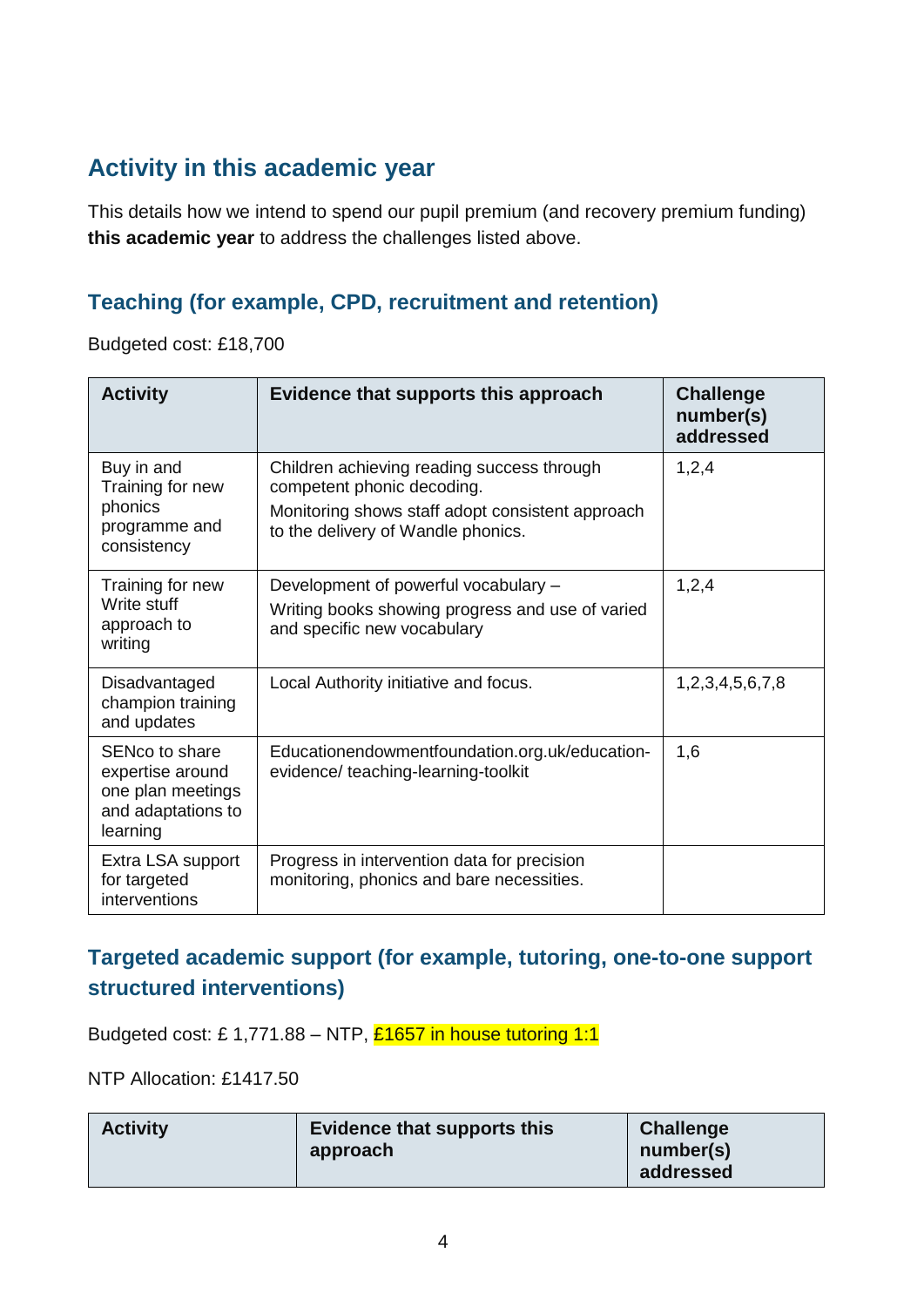| Small group tutoring                                                                 | The NTP and our own 3 LSAs providing<br>support after school.                                                                                               | 1,2,3,4 |
|--------------------------------------------------------------------------------------|-------------------------------------------------------------------------------------------------------------------------------------------------------------|---------|
|                                                                                      | We have decided to do this in family<br>groupings in order to ensure better take<br>up and improve attitude and behaviours<br>for learning across families. |         |
| Targeted intervention<br>for reading, early<br>vocabulary,                           | Use of the catch up premium<br>www.Gov.uk/publication/the-pupil--<br>premium-how-schoolsare-spending-<br>thefundingsuccessfully                             | 1,2,4   |
| <b>Embedding Maths for</b><br>mastery approach                                       | 2 members of staff taking part in the<br>mastery of maths project                                                                                           | 1,4     |
| Speech and language<br>buy in for identified<br>children and new<br>member of staff. | Recruitment of experienced Sp and L<br>LSA<br>The witham collaborative buy in for SP<br>and L                                                               | 3,4     |

## **Wider strategies (for example, related to attendance, behaviour, wellbeing)**

Budgeted cost: £500 – PP funded clubs estimate

| <b>Activity</b>                                                                                                                                                             | <b>Evidence that supports this</b><br>approach                                 | <b>Challenge</b><br>number(s)<br>addressed |
|-----------------------------------------------------------------------------------------------------------------------------------------------------------------------------|--------------------------------------------------------------------------------|--------------------------------------------|
| Barriers to learning<br>scored (Witham<br>Collaborative) sheet<br>completed for all<br>disadvantaged children<br>to identify wider issues.                                  | Sheets in records and sharing at staff<br>meeting.                             | 3,4,5,6,7                                  |
| Attendance officer to<br>work closely with AO at<br>the junior school to<br>support families<br><b>TAF with</b><br>attendance/school<br>nurse for health related<br>absence | EEF teaching and learning<br>toolkit/engaging parents                          | 3,4,5,6,7                                  |
| Achieve enhanced<br>healthy schools status<br>in particular around<br>social emotional<br>wellbeing and<br>behaviour                                                        | Input from the Essex wellbeing and<br>nursing team on projects and timelines.  | 3,5,6,7                                    |
| Clubs                                                                                                                                                                       | Range of free and subsidised clubs.<br>Write to parents specifically for this. | 2,4,3,5,6                                  |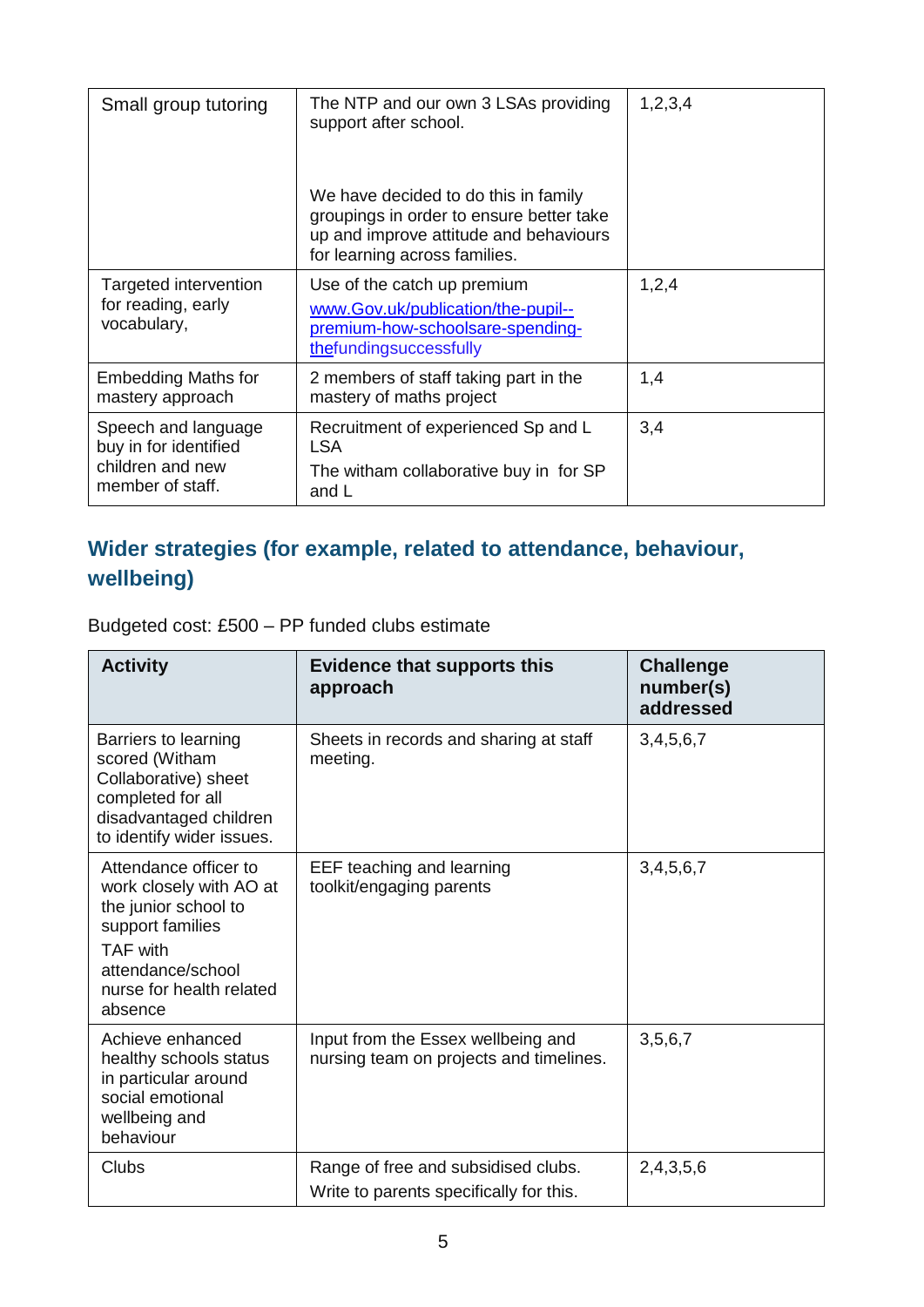| Free clubs across<br>different sports and |  |
|-------------------------------------------|--|
| arts.                                     |  |

**Total budgeted cost: £** *22,628.88*